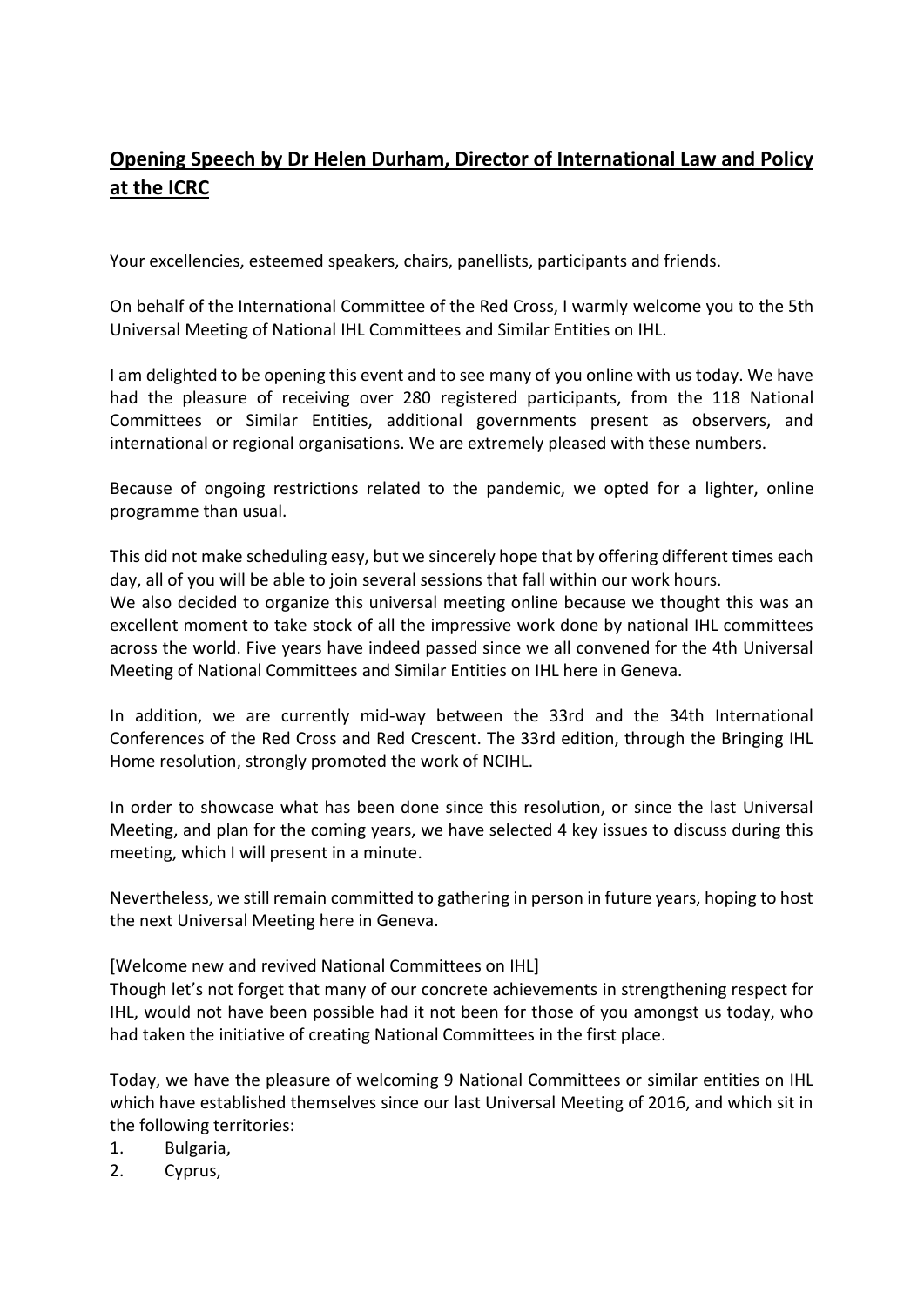- 3. Kiribati,
- 4. Niger,
- 5. Oman,
- 6. Palestine,
- 7. Papua New Guinea,
- 8. The Netherlands, and
- 9. Vanuatu.

I would also like to welcome 4 National Committees on IHL which have re-established themselves since our last meeting, and which sit in the following territories:

- 1. Cote d'Ivoire,
- 2. Italy,
- 3. Japan, and
- 4. The Gambia

This bring us to a total of 118 national IHL committees across the globe today. On behalf of the ICRC, I would like to congratulate each of you on these achievements, and I invite everyone to join me in virtually welcoming the representatives of these committees.

[A few remarks about the topics to be discussed during this Meeting] Over these next four days, we will be hearing from many of you on your concrete outcomes in generating greater respect for IHL.

[Bringing IHL Home and voluntary reporting]

The first item tabled for discussion is a follow-up to the 33rd International Conference of the Red Cross and Red Crescent, which took place in December 2019.

During this International Conference, the Members adopted Resolution 1 entitled "Bringing IHL Home: a roadmap for better national implementation of international humanitarian law". The Resolution recognizes the central role played by national committees in strengthening national implementation. That session will be the occasion to highlight some of YOUR achievements.

While we'll hear many more examples of good practices in a few minutes, let me already mention a few very concrete achievements that directly relate to the asks of the Resolution:

From January 2017 until mid-November 2021, there have been 209 treaty ratifications across the 5 continents.

- From January 2017 until December 2020, there have been at least 85 domestic statutes which implement IHL and other relevant instruments.

Many of you will remember that in 2019, following the 33rd International Conference, we had launched our online community for national committees on IHL. We currently have 30 members on this community page, and there have already been some exchanges on developments at the domestic level in relation to IHL.

We hope that many more of you will join us on this platform, and please feel free to reach out to us bilaterally if you have any questions about this.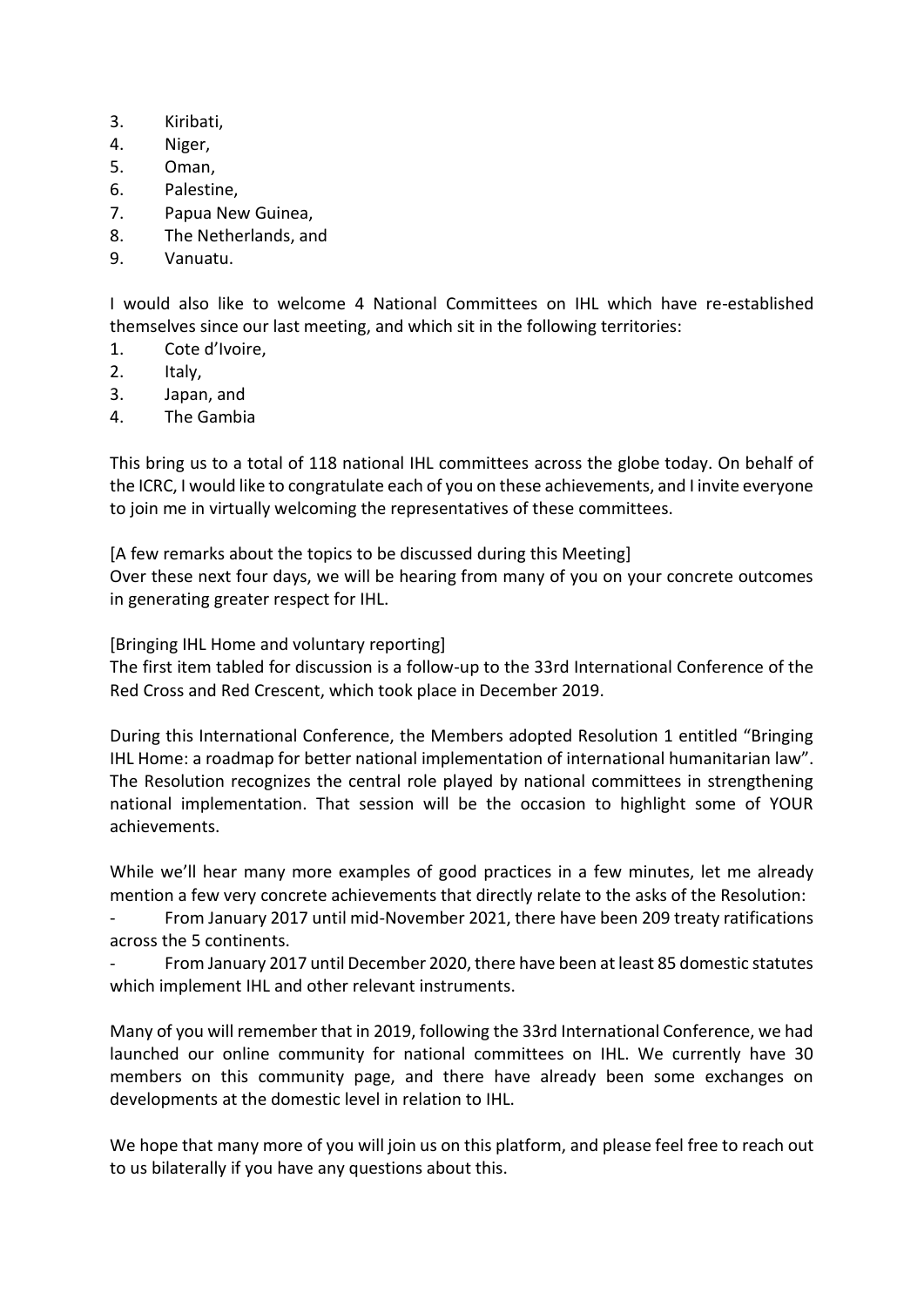## [Missing persons and their families]

Looking ahead to tomorrow, we will be reflecting on the steps that can be taken at the domestic level to protect missing persons and their families. This topic is pertinent across the globe, as hundreds of thousands of people are missing worldwide due to armed conflict, other situations of violence, disasters and migration.

Many never return and are never heard from again. Behind every missing person, there are countless more people suffering from the anguish and uncertainty of not knowing the fate and whereabouts of their loved ones and struggling with the multiple consequences that this has on their lives. Along with the terrible pain that only grows as years go by without answers, they often face numerous psycho-social, administrative, legal and economic difficulties.

As is always the case, a big part of the answer to those humanitarian problems lies in ensuring adequate legal protection at the domestic level. We know that many important steps have already been taken by national committees to put in place domestic legal and policy frameworks, including the relevant mechanisms and processes. We look forward to hearing your work in this area and your ideas on how the ICRC could further support you.

This session will also be the occasion to highlight the work of the Central Tracing Agency, which has reunited millions of separated people with their families through two world wars and in countless conflicts and disasters since.

We will explain how we are transforming the CTA to ensure that our response is adapted to today and tomorrow's challenges and that we have the capacity to properly support States who bear the primary responsibility to protect missing persons and their families.

## [Weapons, new technologies and arms transfers]

For the ICRC, the application of IHL to weapons of all types is key, whether that be new technologies or those that have been around for 70 years or more. However, today, the international community faces significant challenges which will be the topic of our discussion on Wednesday.

We are witnessing the increased use of existing weapons which have otherwise been prohibited, such as nuclear weapons, chemical weapons, cluster munitions and anti-personnel mines.

We know that there are a number of treaties regulating these weapons, yet, we face challenges in encouraging states to ratify these instruments, and in ensuring that the treaty terms are met. YOUR role, as National Committees on IHL, is very important in this regard.

We would like to hear from you on what you are doing, or can do, to make sure that IHL, as a whole, is implemented effectively at the domestic level, and this includes the implementation of relevant weapons treaties.

Following advances in science and technology, we are witnessing the rapid, and often unconstrained, development and use of new means and methods of warfare. We know that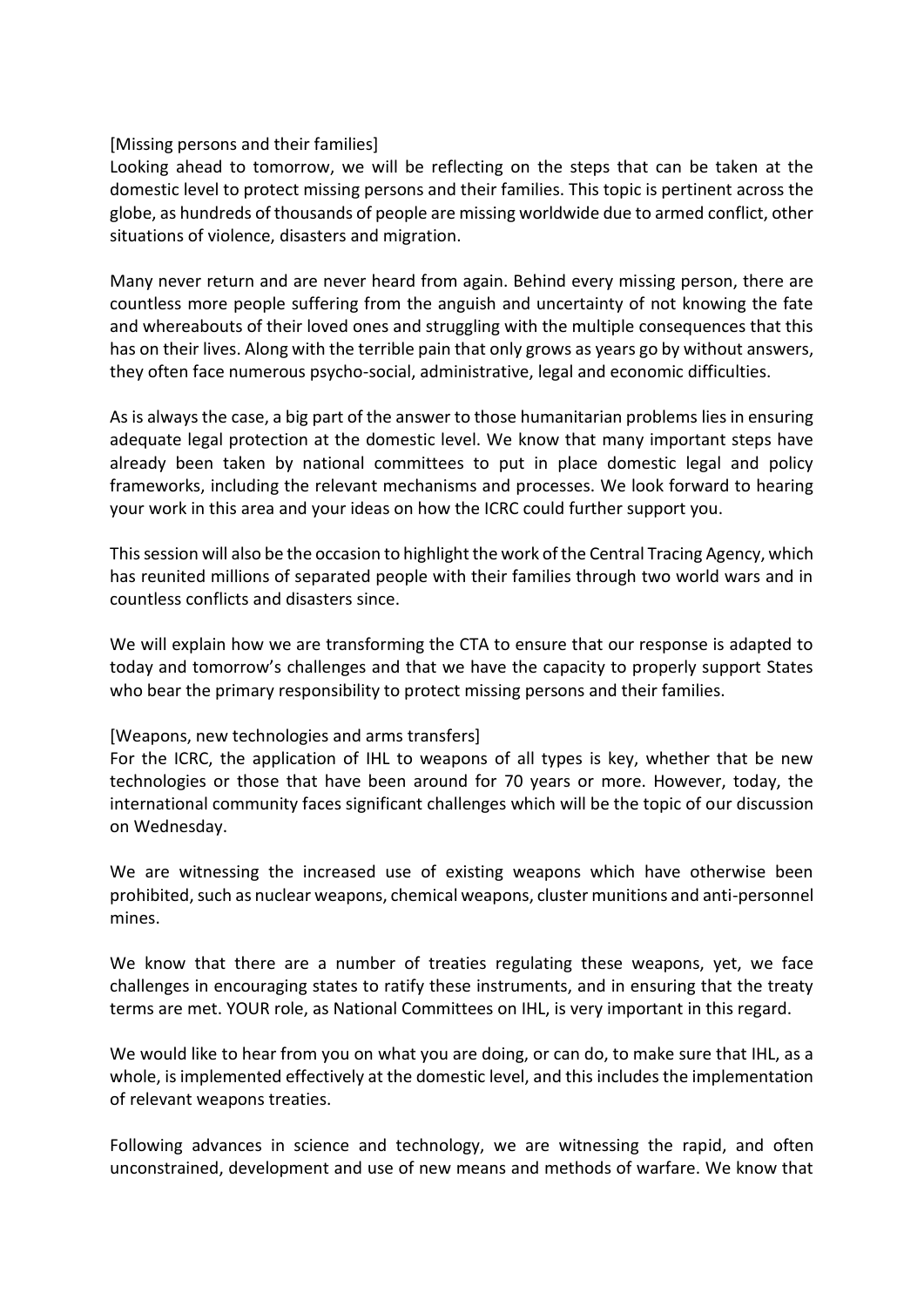many of you are engaged in discussions on the use of new technologies, cyber operations, and autonomous weapons, as well as the challenges posed by these developments. The aim of this session is to hear from you, on how national IHL committees can further participate in these discussions, support states in responding to these developments, to ensure the continued application of IHL.

Across the world, we have great humanitarian concerns about the acute suffering brought about by the widespread availability and transfer of weapons, as well as their misuse. In many cases, this is due to inadequate controls. National IHL committees and similar entity possess a vital role in encouraging states to regulate and limit the use of arms, including conducting reviews to ensure that they and their use comply with IHL.

[Counter-terrorism and the facilitation of humanitarian action] Our final thematic session of the week will be on counterterrorism and the facilitation of humanitarian action.

While recognizing that States shall protect their citizens from the threat of terrorism, the ICRC is concerned about the impact that some counterterrorism measures are having on humanitarian action across the world.

In some contexts, counterterrorism measures have impeded neutral and impartial humanitarian relief and protection from reaching those most in need, such as the civilian population living in areas controlled by armed groups designated as "terrorists". Such measures are incompatible with the letter and spirit of IHL.

It is therefore imperative that States adopt humanitarian exemption clauses in their counterterrorism legislation, in order to ensure that humanitarian assistance and protection can reach those in need.

This is one of the main ways in which national committees on IHL and similar entities can help. The focus of this discussion will be on concrete examples of humanitarian exemption clauses, which many of you have been instrumental in attaining, and the sharing of good practices in this regard.

Furthermore, the ICRC is concerned about the misperception that IHL does not apply to counter-terrorism operations. Some States have developed a discourse according to which the exceptional threat posed by non State armed groups designated as "terrorists" would require an exceptional response, in which IHL would not apply, in spite of the existence of an armed conflict.

The ICRC stresses that IHL always applies to situations of armed conflict, and we seek your support in encouraging states to comply with IHL, even in relation to a person or armed group designated as terrorist.

## [Finally]

During these 4 sessions, the vast majority of the time will be dedicated to YOUR experiences and YOUR work. It is indeed YOUR meeting – this is the moment to share your good practices,